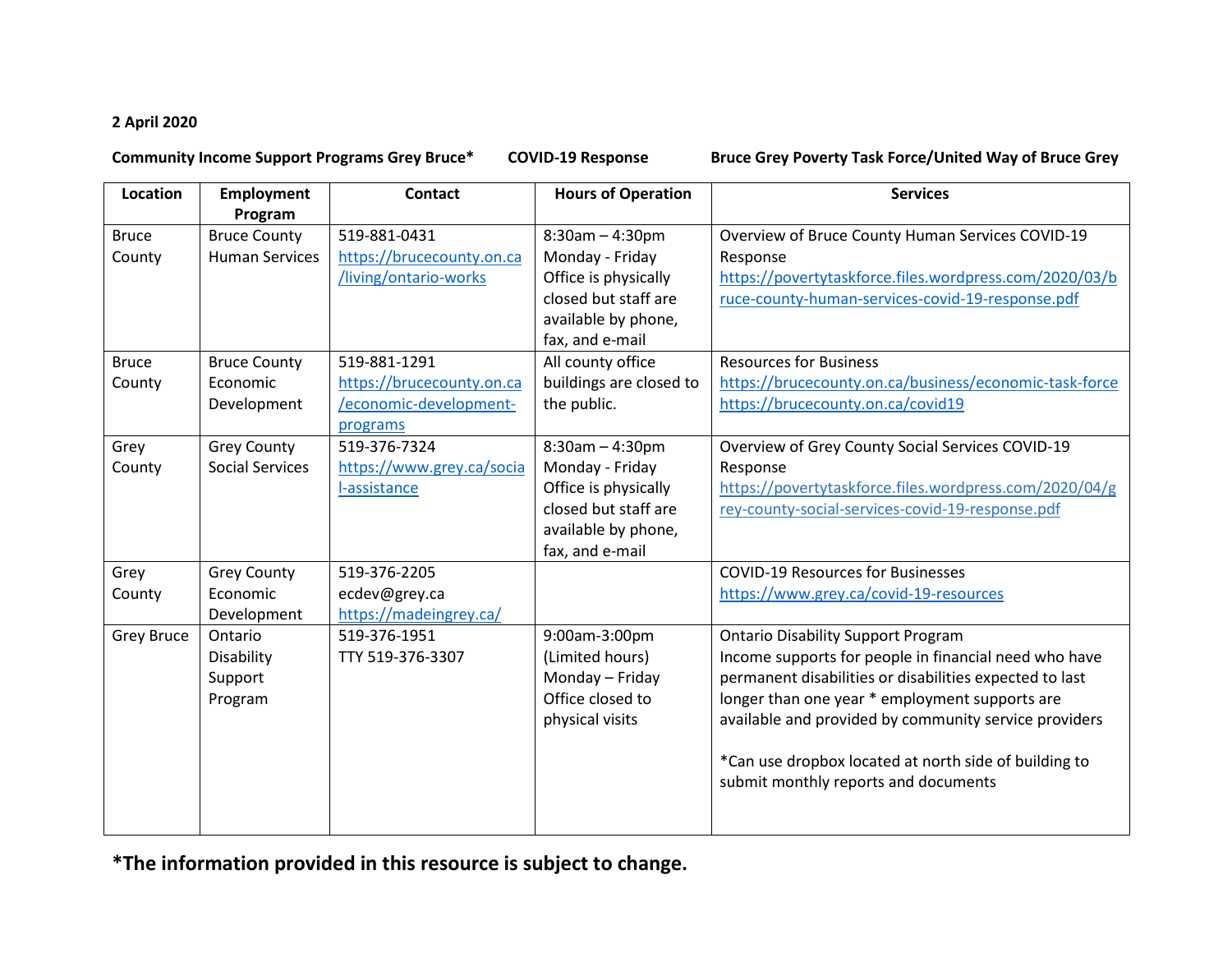| Location | <b>Employment</b>                     | <b>Contact</b>                                                                                                                                                  | <b>Hours of Operation</b>                                                                                                                                                                                   | <b>Services</b>                                                                                                                                                                                                                                                                                                                                                                                                                                                                                                                                                                                                                                                                                                                                                                                                                                                                                         |
|----------|---------------------------------------|-----------------------------------------------------------------------------------------------------------------------------------------------------------------|-------------------------------------------------------------------------------------------------------------------------------------------------------------------------------------------------------------|---------------------------------------------------------------------------------------------------------------------------------------------------------------------------------------------------------------------------------------------------------------------------------------------------------------------------------------------------------------------------------------------------------------------------------------------------------------------------------------------------------------------------------------------------------------------------------------------------------------------------------------------------------------------------------------------------------------------------------------------------------------------------------------------------------------------------------------------------------------------------------------------------------|
|          | Program                               |                                                                                                                                                                 |                                                                                                                                                                                                             |                                                                                                                                                                                                                                                                                                                                                                                                                                                                                                                                                                                                                                                                                                                                                                                                                                                                                                         |
| Grey     | <b>YMCA</b><br>Employment<br>Services | 519-371-9222<br>employment@osgb.ymca.<br>ca<br>https://www.ymcaowenso<br>und.on.ca<br>Please call and leave a<br>message; someone will<br>return your call ASAP | $8:30am - 4:30pm$<br>Hanover and Owen<br>Sound offices are<br>physically closed but<br>staff are working to<br>assist people across<br>Grey County via<br>phone, text, e-mail,<br>social media, and<br>zoom | Job Board available at<br>https://www.ymcaowensound.on.ca/Job Board/<br>Stay connected through our webpage and Facebook as<br>well as to access online training and workshops<br>Laid Off Workers/ Job Seekers: Employment Advisors'<br>are able to connect with you in the way that best suits<br>your needs. We will help you apply for Employment<br>Insurance - EI, create a resume, provide you with job<br>leads and connect you with local employers currently<br>hiring. If you have questions about the Canada<br>Emergency Response Benefit - CERB or other financial<br>assistance programs we will provide you with<br>information and community resources and make sure<br>you have access to mental health, food, shelter and<br>financial supports during this time.<br><b>Employers:</b> We know that your hiring needs for now and<br>in the future continue during this time. Our Job |
|          |                                       |                                                                                                                                                                 |                                                                                                                                                                                                             | Developers are here to take some of the load off while<br>you focus on your business. We'll help you fill full-time,<br>part-time and temporary positions with suitable and<br>reliable staff. We'll post your job ads on our Job Board,<br>collect resumes and pass along candidates who are ready<br>to work. If you have laid off workers, we can provide<br>information to your employees about what supports are<br>available to them. We'll also keep you informed of relief<br>benefits that will assist you and your business moving<br>forward.<br>Youth: Youth program staff are available to help youth                                                                                                                                                                                                                                                                                      |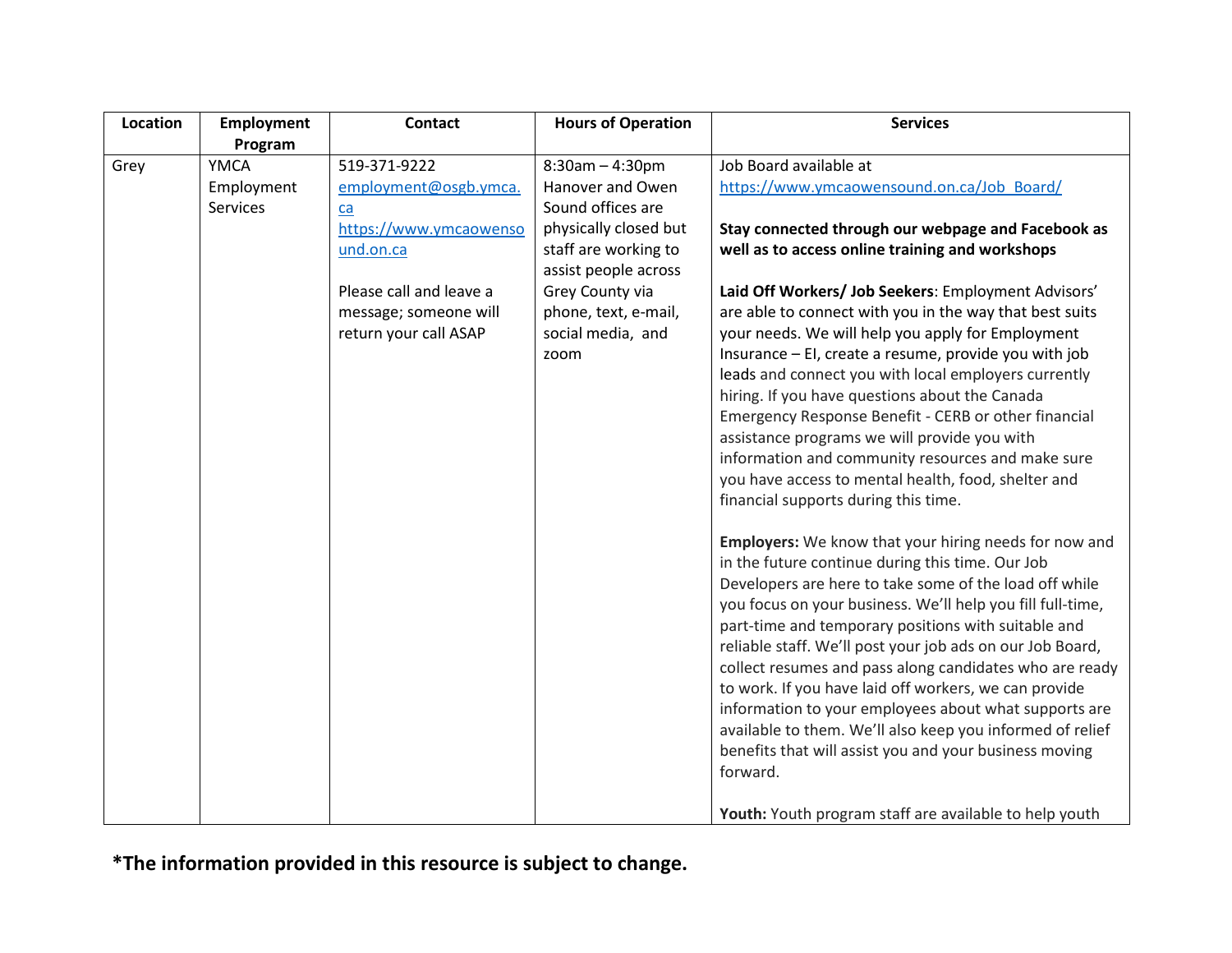| <b>Location</b>                      | <b>Employment</b>                                        | <b>Contact</b>                                                 | <b>Hours of Operation</b>                                                                                                                                                 | <b>Services</b>                                                                                                                                                                                                                                                                                                                                                   |
|--------------------------------------|----------------------------------------------------------|----------------------------------------------------------------|---------------------------------------------------------------------------------------------------------------------------------------------------------------------------|-------------------------------------------------------------------------------------------------------------------------------------------------------------------------------------------------------------------------------------------------------------------------------------------------------------------------------------------------------------------|
|                                      | Program                                                  |                                                                |                                                                                                                                                                           |                                                                                                                                                                                                                                                                                                                                                                   |
|                                      |                                                          |                                                                |                                                                                                                                                                           | secure employment, access community supports such as<br>mental health and food and complete job readiness<br>training. We'll coach you on how to safely work in this<br>current situation and ensure you know your rights. If you<br>need help speaking to your employer, preparing for an<br>interview or applying to financial supports, we're here for<br>vou. |
| Saugeen<br>First<br>Nation           | Saugeen First<br><b>Nation</b>                           | Saugeen First Nation Social<br><b>Services</b><br>519-797-1613 | Office is physically<br>closed until April 6 but<br>staff are issuing<br>cheques and new<br>intakes being set up<br>via phone @ 647-206-<br>7796.                         | Contact Ontario Works office staff for support.                                                                                                                                                                                                                                                                                                                   |
| Nawash<br>Unceded<br>First<br>Nation | Chippewas of<br>Nawash<br><b>Unceded First</b><br>Nation | 519-534-1689<br>cnadministrator@nawash.<br>ca                  |                                                                                                                                                                           | Links to COVID-19 response resources, including for Small<br>Business/Entrepreneur and Income<br>https://www.nawash.ca/                                                                                                                                                                                                                                           |
| <b>Grey Bruce</b>                    | Leads<br>Employment<br><b>Services</b>                   | 519-387-4200                                                   | $9:00am - 5:00pm$<br>Monday - Friday<br>Owen Sound office is<br>physically closed but<br>staff are working to<br>assist people via<br>phone, text, e-mail<br>and FaceTime | <b>Ontario Disability Support Program - Employment</b><br>Supports - Employment services for people with<br>disabilities (diagnosed)<br>Taking referrals for waitlist<br>Employers: Supporting employers remotely with hiring<br>and maintaining employment of employees with<br>disabilities                                                                     |
| <b>Bruce</b>                         | <b>VPI Solutions</b>                                     | 519-881-4900<br>https://www.vpi-inc.com/                       | Walkerton<br>$8:30am - 4:30pm$<br>Mon, Tues, Thur, Fri<br>8:30am - 8:00pm Wed<br>Office closed to                                                                         | <b>Employment Services</b><br>Speak with a VPI team member about your job<br>search and any challenges or concerns you may have<br>under the present circumstances<br>Get free, instant access to online job-readiness                                                                                                                                            |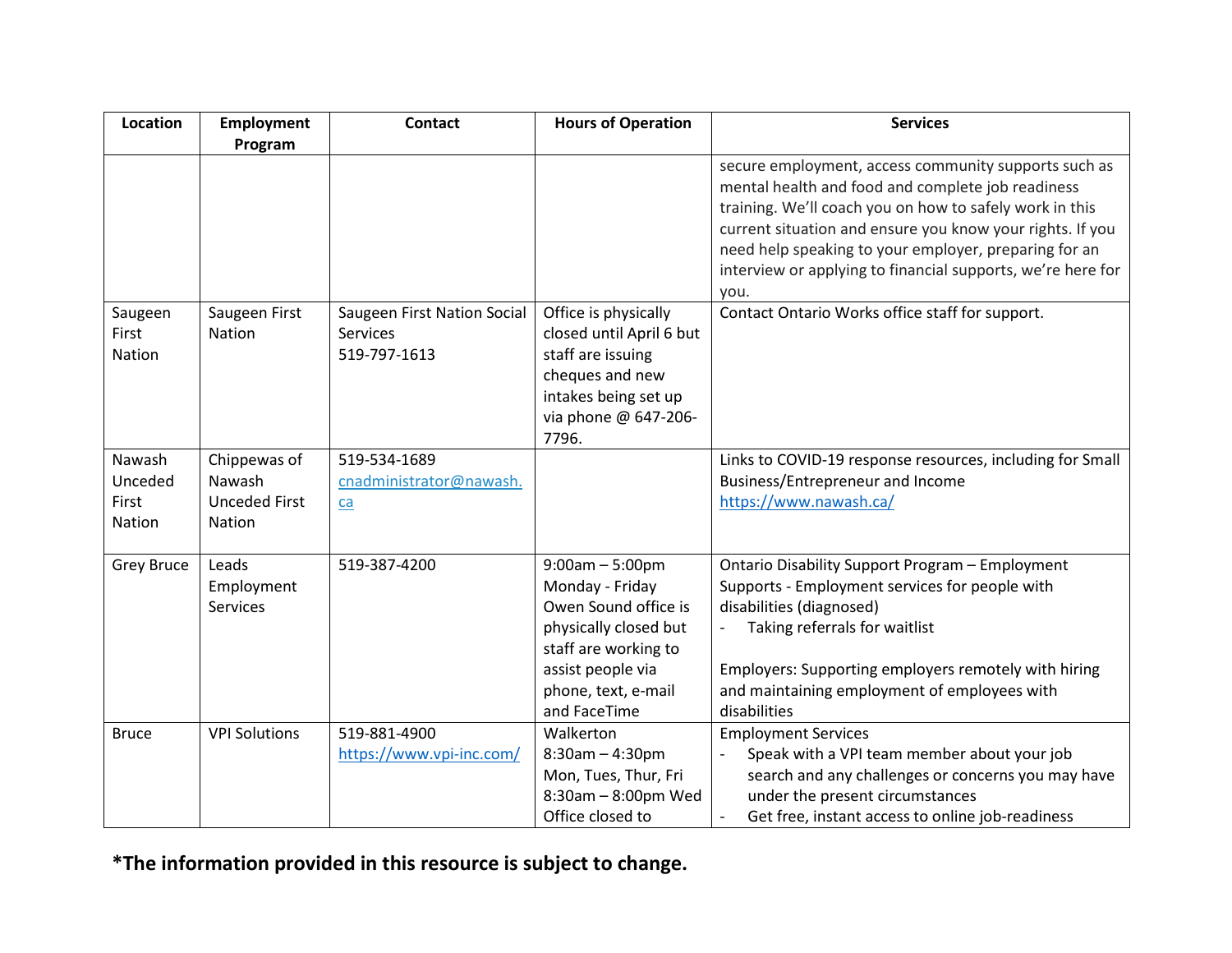| <b>Location</b>   | <b>Employment</b> | <b>Contact</b>           | <b>Hours of Operation</b>                                                                                                                                                                                    | <b>Services</b>                                                                                                                                                                                                                                                                                                                                                                                                                                                                                                                                                                                                                                                                                               |
|-------------------|-------------------|--------------------------|--------------------------------------------------------------------------------------------------------------------------------------------------------------------------------------------------------------|---------------------------------------------------------------------------------------------------------------------------------------------------------------------------------------------------------------------------------------------------------------------------------------------------------------------------------------------------------------------------------------------------------------------------------------------------------------------------------------------------------------------------------------------------------------------------------------------------------------------------------------------------------------------------------------------------------------|
|                   | Program           |                          |                                                                                                                                                                                                              |                                                                                                                                                                                                                                                                                                                                                                                                                                                                                                                                                                                                                                                                                                               |
|                   |                   |                          | physical visits; Fully<br>supporting current<br>and new clients and<br>employers virtually<br>Other locations by<br>appt only: Kincardine,<br>Lion's Head, Port Elgin,<br>Southampton,<br>Tobermory, Wiarton | workshops through the Learning Centre<br>Sign up for online tutorials and courses to help you<br>improve your skills through LinkedIn Learning<br>(available free for VPI program participants)<br>A new session of the Youth Job Connection program<br>begins in early April with all workshops online and<br>services offered remotely (FREE program gives youth<br>15-29 the chance to learn workplace skills while<br>being paid).<br>*Employers are still hiring and preparing for seasonal<br>work; VPI is supporting employers and job seekers<br>virtually.<br><b>VPI Job Board</b><br>Key gov. links related to COVID-19 including additional<br>support available for people facing unemployment or |
|                   |                   |                          |                                                                                                                                                                                                              | who are unable to work, students and recent grads,<br>families, seniors, and more:<br>https://www.vpi-inc.com/online-resources/#COVID19                                                                                                                                                                                                                                                                                                                                                                                                                                                                                                                                                                       |
|                   |                   |                          |                                                                                                                                                                                                              | Employment Insurance (EI) and Canadian Emergency<br>Response Benefit (CERB) application support for current<br>and new clients                                                                                                                                                                                                                                                                                                                                                                                                                                                                                                                                                                                |
| <b>Grey Bruce</b> | The Agency        | 519-376-HELP (4357)      | $8:00am - 5:00pm$                                                                                                                                                                                            | Staffing, jobs, payroll                                                                                                                                                                                                                                                                                                                                                                                                                                                                                                                                                                                                                                                                                       |
|                   |                   | info@theagencyhelps.com  | Owen Sound                                                                                                                                                                                                   |                                                                                                                                                                                                                                                                                                                                                                                                                                                                                                                                                                                                                                                                                                               |
|                   |                   | www.theagencyhelps.com   | physically closed but                                                                                                                                                                                        |                                                                                                                                                                                                                                                                                                                                                                                                                                                                                                                                                                                                                                                                                                               |
|                   |                   |                          | staff are working                                                                                                                                                                                            |                                                                                                                                                                                                                                                                                                                                                                                                                                                                                                                                                                                                                                                                                                               |
|                   |                   |                          | remotely                                                                                                                                                                                                     |                                                                                                                                                                                                                                                                                                                                                                                                                                                                                                                                                                                                                                                                                                               |
| South-East        | South-East Grey   | 519-378-5514             | $9:00am - 5:00pm$                                                                                                                                                                                            | Employment Supports for people with disabilities (self-                                                                                                                                                                                                                                                                                                                                                                                                                                                                                                                                                                                                                                                       |
| Grey              | Support           | lifedirections@segss.com | Monday - Friday                                                                                                                                                                                              | disclosed) and newcomers with disabilities and barriers                                                                                                                                                                                                                                                                                                                                                                                                                                                                                                                                                                                                                                                       |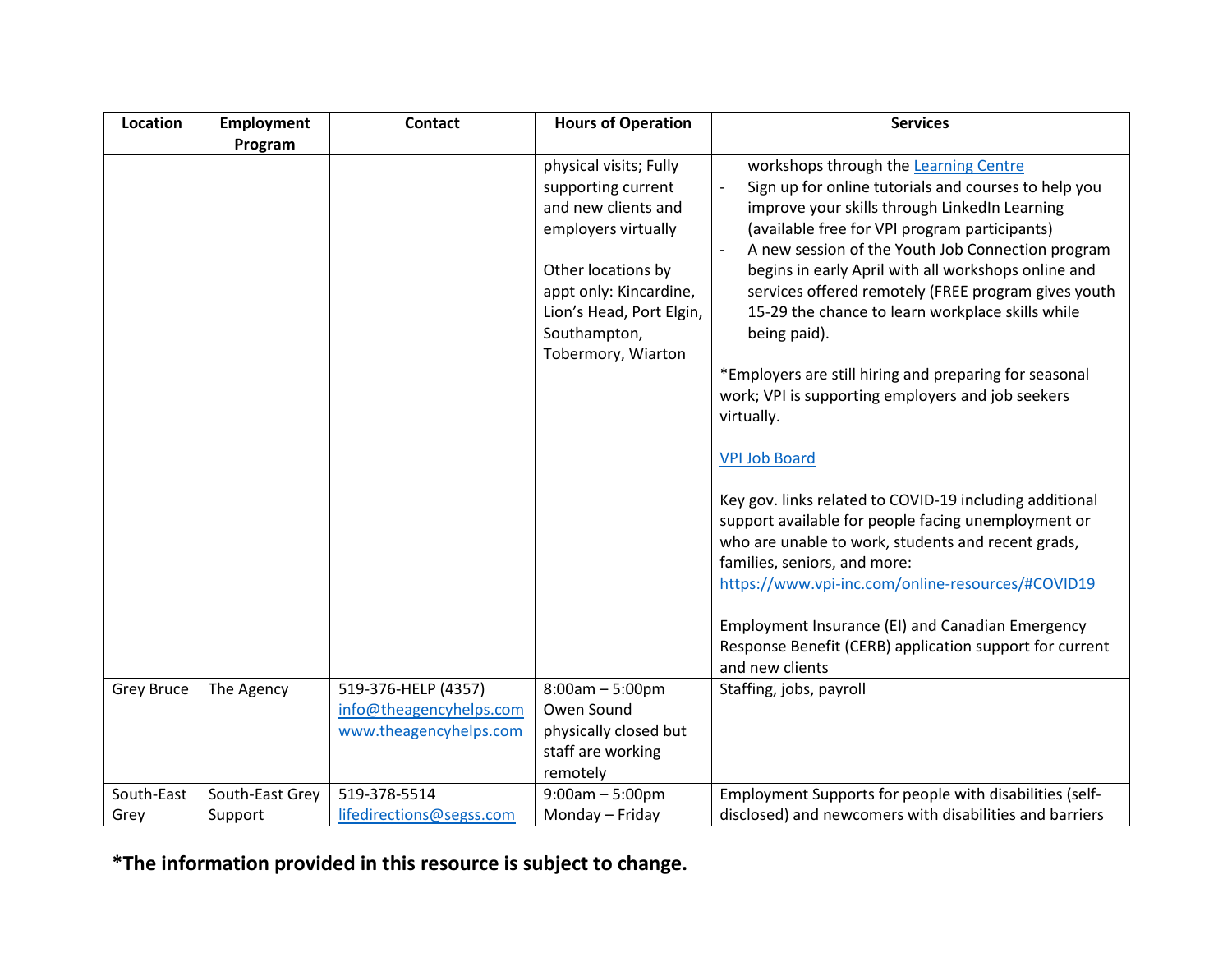| Location          | Employment                            | <b>Contact</b>                 | <b>Hours of Operation</b> | <b>Services</b>                                                                                       |
|-------------------|---------------------------------------|--------------------------------|---------------------------|-------------------------------------------------------------------------------------------------------|
|                   | Program                               |                                |                           |                                                                                                       |
|                   | Services - Life                       | www.lifedirections.ca          | Physical space closed     | to employment including pre-employment activities and                                                 |
|                   | <b>Directions</b>                     |                                | but connecting            | job placements                                                                                        |
|                   | Employment                            |                                | through phone, text,      |                                                                                                       |
|                   | Supports                              |                                | e-mail, zoom,             | Are doing intakes through Opportunities Fund program                                                  |
|                   |                                       |                                | FaceTime, and other       | and can accept any job seeker who self-discloses                                                      |
|                   |                                       |                                | methods                   | employment barriers such as self-disclosed or diagnosed                                               |
|                   |                                       |                                |                           | disabilities, low levels of education or literacy, limited                                            |
|                   |                                       |                                |                           | work experience, poverty, mental health, addictions,<br>criminal background, and newcomers to Canada. |
|                   |                                       |                                |                           |                                                                                                       |
|                   |                                       |                                |                           | Employment Insurance (EI) and Canadian Emergency                                                      |
|                   |                                       |                                |                           | Response Benefit (CERB) application support for current                                               |
|                   |                                       |                                |                           | and new clients with disabilities (self-disclosed)                                                    |
| <b>Grey Bruce</b> | Service Canada                        | 1-800-622-6232                 | $8:30am - 4:30pm$         | Due to higher than normal call volume, Service Canada                                                 |
|                   | Centre                                | Canada Pension Plan-           | In person Service         | encouraged you to use self-serve options                                                              |
|                   |                                       | 1-800-277-9914                 | Canada Centres are        |                                                                                                       |
|                   |                                       | Employment Insurance -         | closed                    |                                                                                                       |
|                   |                                       | 1-800-206-7218                 |                           |                                                                                                       |
|                   | Ontario                               | 519-376-5790                   | $8:30am - 5:00pm$         |                                                                                                       |
|                   | Ministry of                           | Owen Sound                     | Monday-Friday             |                                                                                                       |
|                   | Advanced                              | owensound.apprenticeshi        |                           |                                                                                                       |
|                   | <b>Education and</b><br><b>Skills</b> | p@ontario.ca                   |                           |                                                                                                       |
|                   |                                       | www.tcu.gov.on.ca/eng/e        |                           |                                                                                                       |
|                   | Development-<br>Apprenticeship        | mploymentontario/trainin<br>g/ |                           |                                                                                                       |
|                   | Office                                |                                |                           |                                                                                                       |
| <b>Bruce and</b>  | <b>Bruce</b>                          | 519-396-8141                   | 9:00am-5:00pm             | <b>Small Business Loans</b>                                                                           |
| Owen              | Community                             | Kincardine                     | Office closed to the      | Working with current clients and new clients to access                                                |
| Sound             | <b>Futures</b>                        | 519-386-9933                   | general public but        | small to medium sized business supports                                                               |
|                   | Development                           | <b>Barb Fisher</b>             | staff still working       |                                                                                                       |
|                   | Corporation                           |                                | remotely                  |                                                                                                       |
| Grey              | Saugeen                               | 519-799-5750                   | 9:00am-5:00pm             | <b>Small Business Loans</b>                                                                           |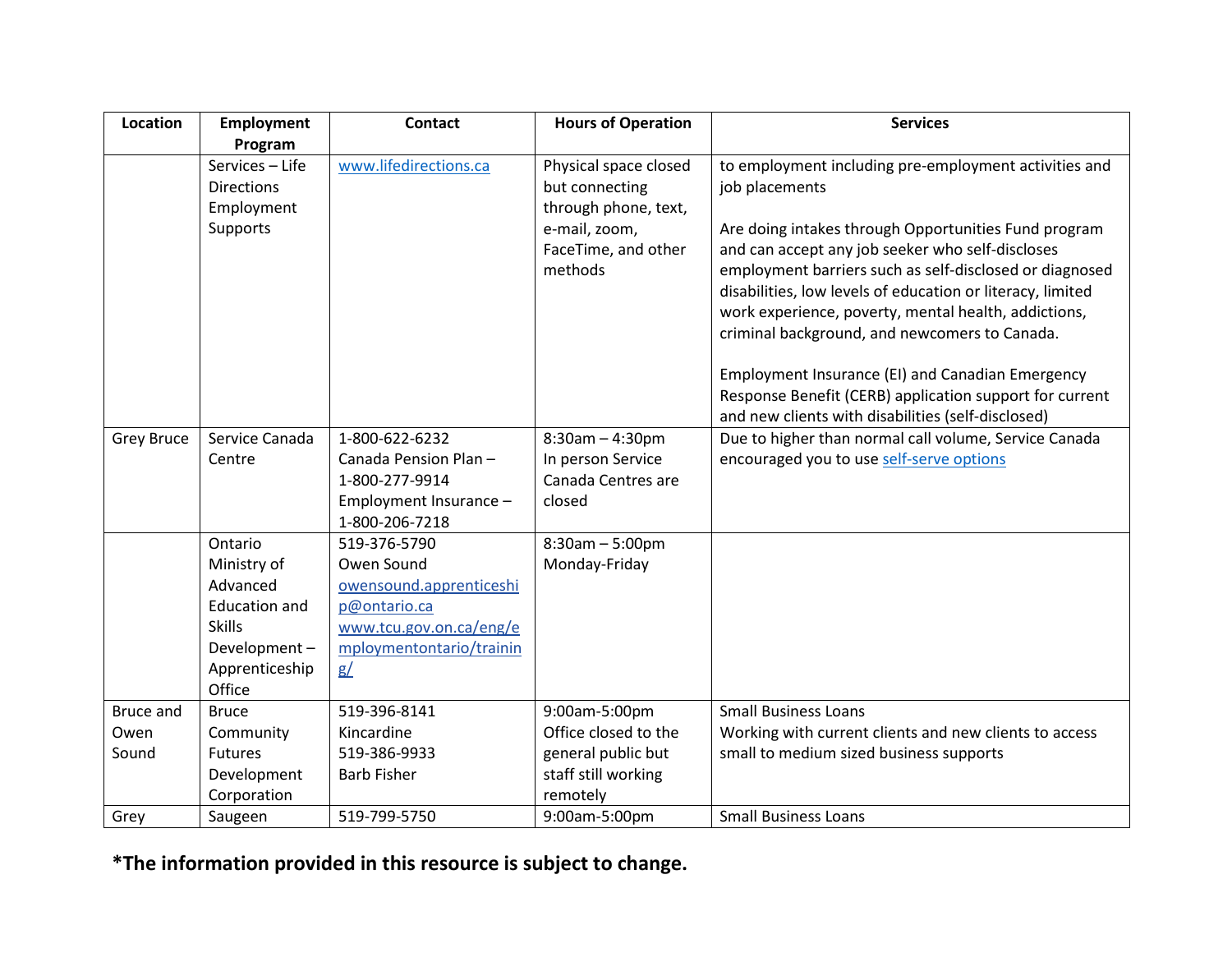| Location                                                         | <b>Employment</b>                                                | <b>Contact</b>                                                                           | <b>Hours of Operation</b>                                                                                                                                          | <b>Services</b>                                                                                                                                                        |
|------------------------------------------------------------------|------------------------------------------------------------------|------------------------------------------------------------------------------------------|--------------------------------------------------------------------------------------------------------------------------------------------------------------------|------------------------------------------------------------------------------------------------------------------------------------------------------------------------|
|                                                                  | Program                                                          |                                                                                          |                                                                                                                                                                    |                                                                                                                                                                        |
| (except<br>Owen<br>Sound)<br>Parts of<br>Bruce and<br>Wellington | Economic<br>Development<br>Corporation                           | Neustadt                                                                                 | Monday - Friday<br>Office closed to the<br>general public but<br>staff still working<br>remotely                                                                   | Working with current clients and new clients to access<br>small to medium sized business supports                                                                      |
| <b>Grey Bruce</b>                                                | Employment<br>Ontario                                            | 1-416-326-5656<br>Toll-free 1-800-387-5656<br>TTY 1-866-533-6339<br>contactEO@ontario.ca |                                                                                                                                                                    | *Contact YMCA (Grey County) and VPI (Bruce County) for<br>employment support.<br>Online application can be completed<br>https://www.ontario.ca/page/employment-ontario |
| Grey Bruce                                                       | Chamber of<br>Commerce-<br>Owen Sound<br>and District            | 519-376-6261<br>diane@oschamber.com                                                      | 8:30am-4:00pm<br>Monday-Thursday<br>Office is closed to in-<br>person visits                                                                                       | Small business supports.                                                                                                                                               |
|                                                                  | <b>Bruce Peninsula</b><br>Association for<br>Community<br>Living | 519-534-0553<br>Wiarton                                                                  | 8:30am-4:30pm<br>Monday-Friday                                                                                                                                     | Ontario Disability Support Program - Employment<br>Supports                                                                                                            |
| Grey                                                             | Community<br>Living - Owen<br>Sound and<br><b>District</b>       | 519-371-9251<br>Owen Sound                                                               | 8:30am-4:30pm<br>Monday - Friday<br>Office closed to public<br>but community<br>Support Workers are<br>still providing daily<br>living support to their<br>clients | Ontario Disability Support Program - Employment<br>Supports; Partner with Bruce Peninsula Association for<br><b>Community Living</b>                                   |
| <b>Grey Bruce</b>                                                | <b>Grey Bruce</b><br>Community<br>Legal Clinic                   | 1-877-832-1435<br>519-370-2200                                                           | 9:00am-11:00am<br>Owen Sound Office by<br>appt only<br>Satellite offices are<br>fully closed to public                                                             | Resource for how COVID-19 will impact various topics<br>https://stepstojustice.ca/legal-topic/covid-19                                                                 |